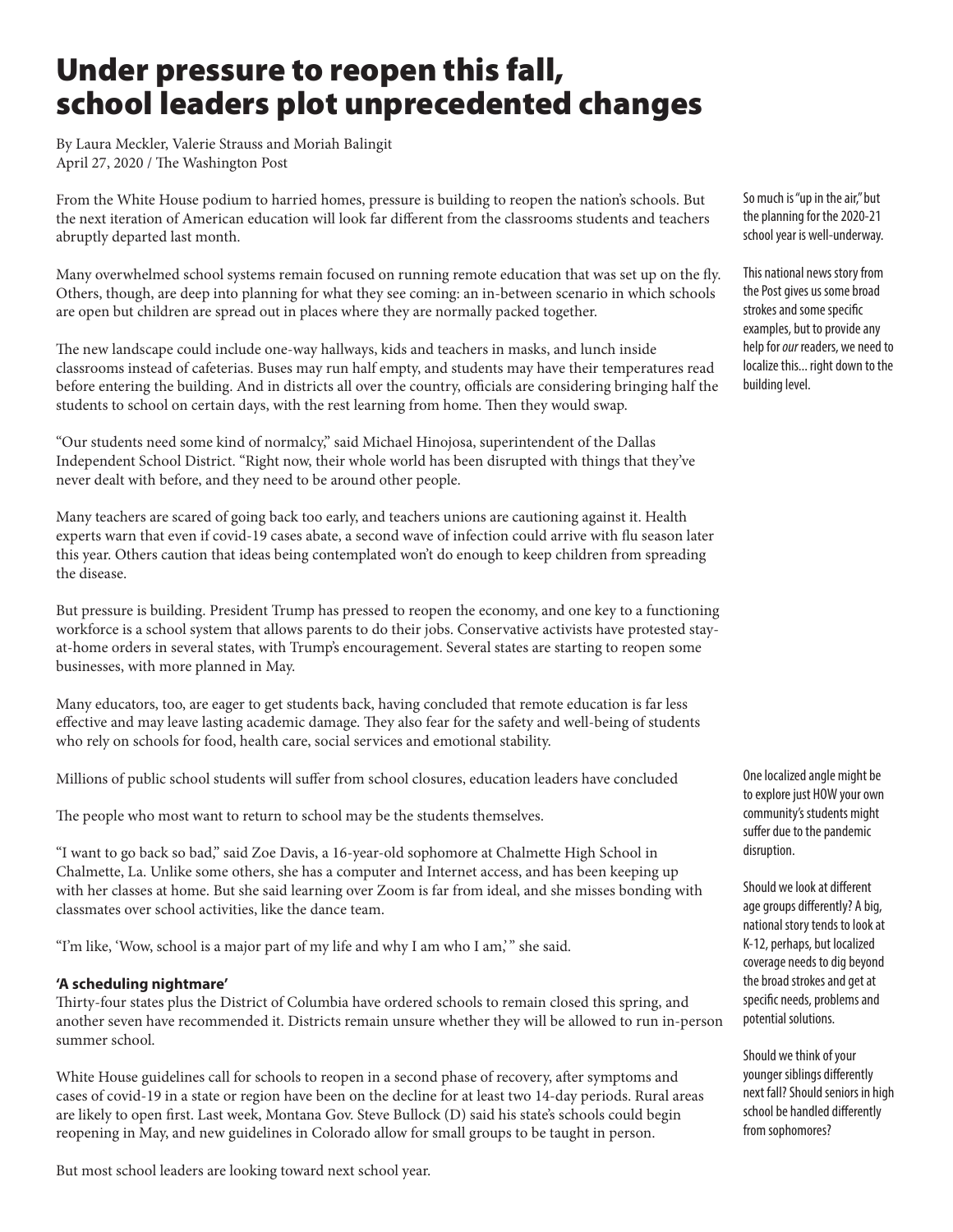Hinojosa said that Plan A is for Dallas schools to open Aug. 15 under normal conditions, but he believes that's unlikely. So he's considering a schedule in which some students attend school in person on Mondays and Wednesdays and others on Tuesdays and Thursdays, with everyone remote on Fridays. He said lunches would probably need to be in classrooms to avoid large groups, and he is reconsidering sports.

"In Texas we have two sports — football and spring football," he joked. He suggested replacing tackle football with flag football, though plenty of spit and sweat are exchanged in that sport, too. Perhaps more realistically, he raised pushing the season back. A decision will need to be made soon, with summer practices scheduled to begin in July, he said. "This is just around the corner."

In Montana, the state recommended districts consider a mix of in-person and remote learning, and some are planning just that, a spokesman said.

D.C. schools are considering partial openings, first bringing back younger students learning to read, or perhaps seniors, to keep them on track to graduation.

Minnesota state guidelines recommend turning desks to face the same direction and hand washing when entering and leaving the classroom. In Miami, officials are looking to schedule lunch in multiple shifts and smaller groups for physical education.

"We need to get our kids back to school. I need to get my kids back in school," California Gov. Gavin Newsom said. "We need to deal with their mental health and parents' mental health."

"We need to get our kids back to school. I need to get my kids back in school," California Gov. Gavin Newsom said. "We need to deal with their mental health and parents' mental health." (Rich Pedroncelli/AP)

California Gov. Gavin Newsom (D) last week suggested reducing group activities — such as meals, physical education and recess — and staggered start times. He said he was beginning to talk with school officials about how to make it work.

"We need to get our kids back to school. I need to get my kids back in school," said Newsom, whose children are 8, 6 and 4. "We need to deal with their mental health and parents' mental health."

In San Diego, opening in the fall would require staggered start times and reconfigured classrooms to allow for social distancing, said Howard Taras, the district's physician. In some high school classes, he said, students with the same schedule could be grouped together, with teachers instead of students rotating between rooms to reduce hallway traffic.

He said teachers and students may need to wear masks while at school, and the district will have to ensure that personal protective equipment is available. Teachers, students and staff may have to routinely be tested for coronavirus. And he said that the district may need to run buses half-full to spread out students on board, which means adding more trips. That would be expensive, at a time when state and local governments are bracing for budget cuts.

"I can see this as a scheduling nightmare," Taras said. He said the district will "need a supercomputer" to iron out the details. "But those are the kinds of solutions that we may have to resort to."

In New York City, the nation's largest district, there may be a combination of remote and in-person learning, or staggered starts, said Edie Sharp, chief of staff for the city schools. Her team is also studying other countries' approaches, including certain Chinese provinces, which first brought back students closest to graduation, and Denmark, which began with the youngest.

"There are arguments on either side," Sharp said. "Some of the research on what we see on younger grades and learning loss is really, really compelling. On the other side, graduating seniors are very anxious about pathways to high school completion."

## **Not so fast**

Amid the planning, there's plenty of skepticism. Teachers, their unions and some administrators fear political pressure will force a return before it is safe. Some dismiss the social distancing ideas under consideration as a joke, saying it would be nearly impossible to prevent virus transmission in a school. Do we bid at least a temporary good-bye to cafeterias, pep assemblies, and maybe even athletics? What does that look like?

If class sizes need to get smaller, to allow for some sort of distancing, what new pressures are placed on teachers, buildings, transportation, and hiring of staff?

Student desks used to always be in rows, with all facing the front. That is now the guideline for classrooms in Minnesota. But teachers tried different desk arrangements for good reasons (or did they?). Does learning suffer in a classroom of desks in rows, with everyone wearing a mask?

Is there any way to measure student (or parent) mental health with remote learning?

What if TEACHERS moved during class change? What would be the challenges and advantages?

It sounds like almost any strategies to get schools back open will be expensive. So how do looming budget cuts factor into all this? In Colorado, the estimate is that state government will need to cut at least 10 percent of its budget. Will that also happen at your district level?